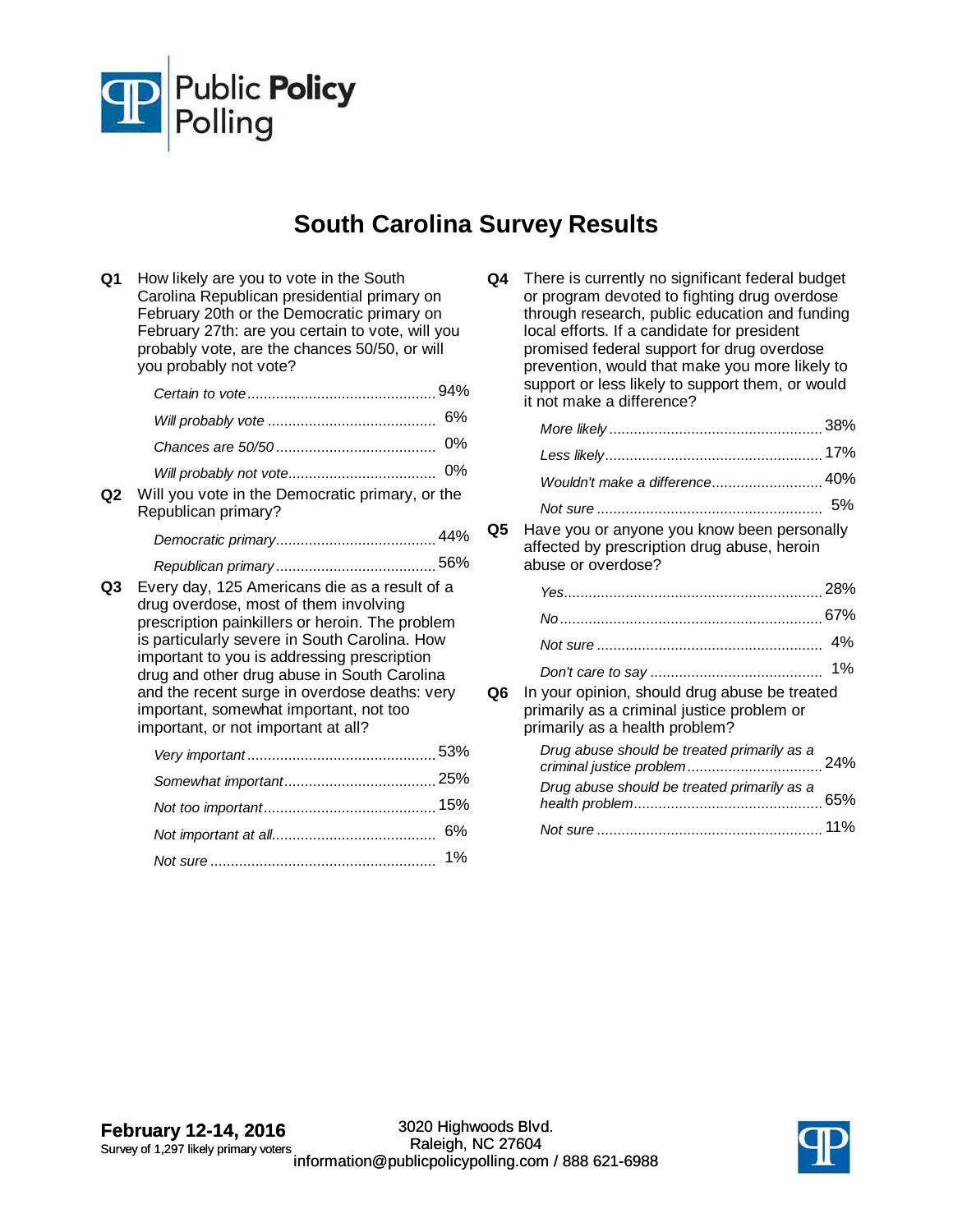

**Q7** Some people think we should treat drug use as a health issue and stop arresting and locking up people for possession of a small amount of any drug for personal use. Do you agree or disagree with this sentiment?

| Agree that we should treat drug use as a<br>health issue and stop arresting and locking<br>up people for possession of a small amount<br>of any drug for personal use | 56% |
|-----------------------------------------------------------------------------------------------------------------------------------------------------------------------|-----|
| Disagree that we should treat drug use as a<br>health issue and stop arresting and locking                                                                            |     |
| up people for possession of a small amount<br>of any drug for personal use                                                                                            | 32% |
| .                                                                                                                                                                     |     |

**Q8** If someone is caught with a small amount of illegal drugs for personal use, in your opinion, what should happen to them: They should be offered treatment but not be arrested or face jail time, they should spend no more than 3 months in jail, they should spend up to 1 year in jail, they should spend up to 3 years in jail, or they should spend up to 5 or more years in jail?

| Offered treatment but not be arrested or |  |
|------------------------------------------|--|
| Spend no more than 3 months in jail 23%  |  |
| Spend up to 1 year in jail 10%           |  |
|                                          |  |
|                                          |  |
|                                          |  |

**Q9** There are more than 2 million Americans in prison, more people by far than any other country. How important to you is substantially reducing the number of Americans in prison: very important, somewhat important, not too important, or not important at all?

**Q10** If a candidate promised to make it a priority to substantially reduce the number of Americans in prison, would that make you more likely to support or less likely to support them, or would it not make a difference?

| Wouldn't make a difference32% |       |
|-------------------------------|-------|
| Not sure                      | $4\%$ |

**Q11** People of all races use and sell drugs at similar rates, yet African Americans and Latinos are much more likely to get arrested and jailed for drug offenses. Do you believe drug laws in this country are enforced more harshly on African Americans and Latinos, or not?

harshly on African Americans and Latinos ..... 43% Drug laws in this country are enforced more 47% Latinos ......................................................... Drug laws in this country are not enforced more harshly on African Americans and Not sure 10% ....................................................... **Q12** If you are a woman, press 1. If a man, press 2. Woman 53% ........................................................ Man 47% .............................................................. **Q13** If you are a Democrat, press 1. If a Republican, press 2. If an independent, press 3. Democrat 42% ..................................................... Republican 45% ................................................... 14% Independent ................................................. **Q14** If you are white, press 1. If African-American, press 2. If other, press 3. White 66% ........................................................... African-American 28% .......................................... Other 6% ............................................................

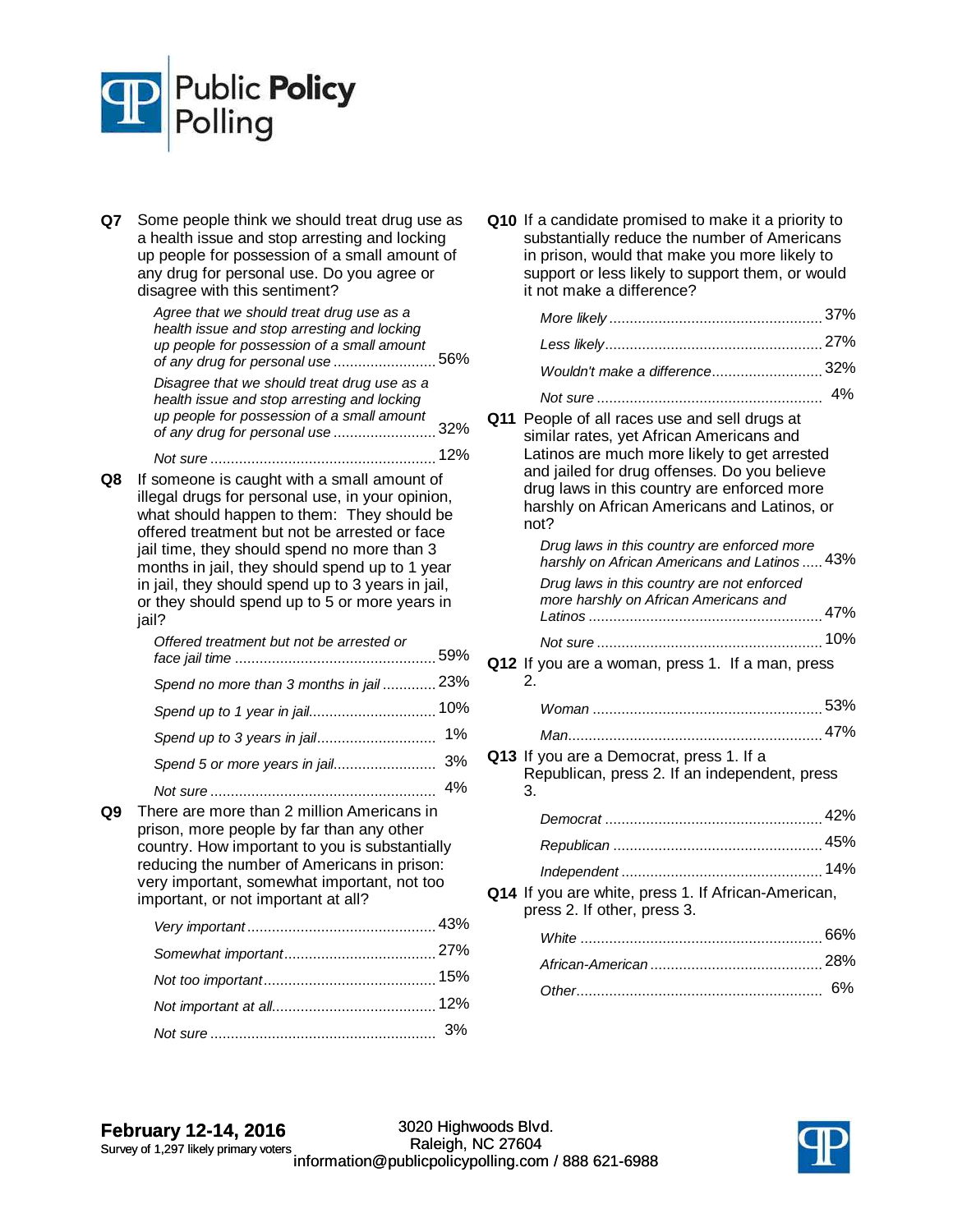

| Q15 If you are 18-45, press 1. If 46-65, press 2. If<br>you are 65 or older, press 3. |  |
|---------------------------------------------------------------------------------------|--|
|                                                                                       |  |
|                                                                                       |  |
|                                                                                       |  |

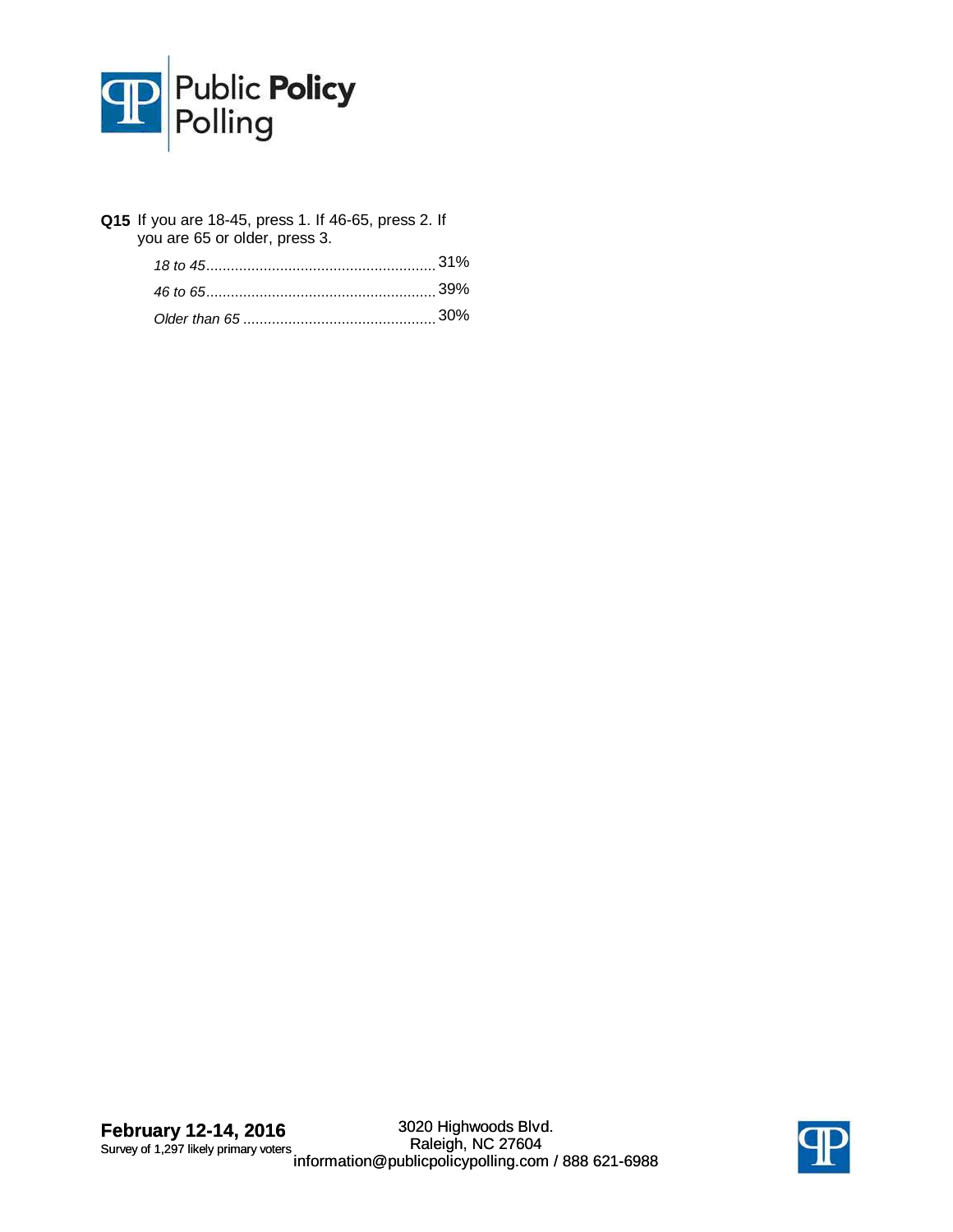

|                        |             | Democratic or<br><b>Republican Primary</b> |                                  |
|------------------------|-------------|--------------------------------------------|----------------------------------|
|                        | <b>Base</b> | primary                                    | Democratic Republican<br>primary |
| <b>Vote Likelihood</b> |             |                                            |                                  |
| Certain to vote 94%    |             | 92%                                        | 95%                              |
| Will probably vote     | 6%          | 8%                                         | 5%                               |

|                                            |      | Democratic or<br><b>Republican Primary</b> |         |
|--------------------------------------------|------|--------------------------------------------|---------|
|                                            | Base | Democratic Republican<br>primary           | primary |
| Democratic or<br><b>Republican Primary</b> |      |                                            |         |
| Democratic primary                         | 44%  | 100%                                       |         |
| <b>Republican primary</b>                  | 56%  |                                            | 100%    |

|                                                   |             | Democratic or<br><b>Republican Primary</b> |                       |
|---------------------------------------------------|-------------|--------------------------------------------|-----------------------|
|                                                   | <b>Base</b> | <b>Democratic</b><br>primary               | Republican<br>primary |
| <b>Addressing Drug</b><br><b>Abuse Importance</b> |             |                                            |                       |
| Very important 53%                                |             | 67%                                        | 41%                   |
| Somewhat important                                | 25%         | 21%                                        | 29%                   |
| Not too important                                 | 15%         | 7%                                         | 21%                   |
| Not important at all                              | 6%          | 3%                                         | 8%                    |
| Not sure                                          | 1%          | 2%                                         | 0%                    |

|                                                                                   |      | Democratic or<br><b>Republican Primary</b>            |     |  |  |
|-----------------------------------------------------------------------------------|------|-------------------------------------------------------|-----|--|--|
|                                                                                   | Base | Republican<br><b>Democratic</b><br>primary<br>primary |     |  |  |
| <b>Candidate Support</b><br><b>Overdose Prevention</b><br><b>More/Less Likely</b> |      |                                                       |     |  |  |
| More likely                                                                       | 38%  | 53%                                                   | 27% |  |  |
| Less likely                                                                       | 17%  | 12%                                                   | 21% |  |  |
| Wouldn't make a<br>difference                                                     | 40%  | 30%                                                   | 47% |  |  |
| Not sure                                                                          | 5%   | 5%                                                    | 5%  |  |  |

|                                                    |                | Democratic or<br><b>Republican Primary</b>  |       |  |
|----------------------------------------------------|----------------|---------------------------------------------|-------|--|
|                                                    | <b>Base</b>    | Democratic Republican<br>primary<br>primary |       |  |
| <b>Personally Affected by</b><br>Drug Abuse Yes/No |                |                                             |       |  |
|                                                    | <b>Yes 28%</b> | 25%                                         | 31%   |  |
| No                                                 | 67%            | 69%                                         | 65%   |  |
| Not sure                                           | 4%             | 5%                                          | 3%    |  |
| Don't care to say                                  | 1%             | 1%                                          | $1\%$ |  |

|                                                                                   |      | Democratic or<br><b>Republican Primary</b> |                                    |  |
|-----------------------------------------------------------------------------------|------|--------------------------------------------|------------------------------------|--|
|                                                                                   | Base | primary                                    | Democratic   Republican<br>primary |  |
| Drug Abuse<br><b>Criminal/Health</b><br><b>Problem</b>                            |      |                                            |                                    |  |
| Drug abuse should be 24%<br>treated primarily as a<br>criminal justice<br>problem |      | 12%                                        | 33%                                |  |
| Drug abuse should be<br>treated primarily as a<br>health problem                  | 65%  | 78%                                        | 55%                                |  |
| Not sure 11%                                                                      |      | 10%                                        | 12%                                |  |

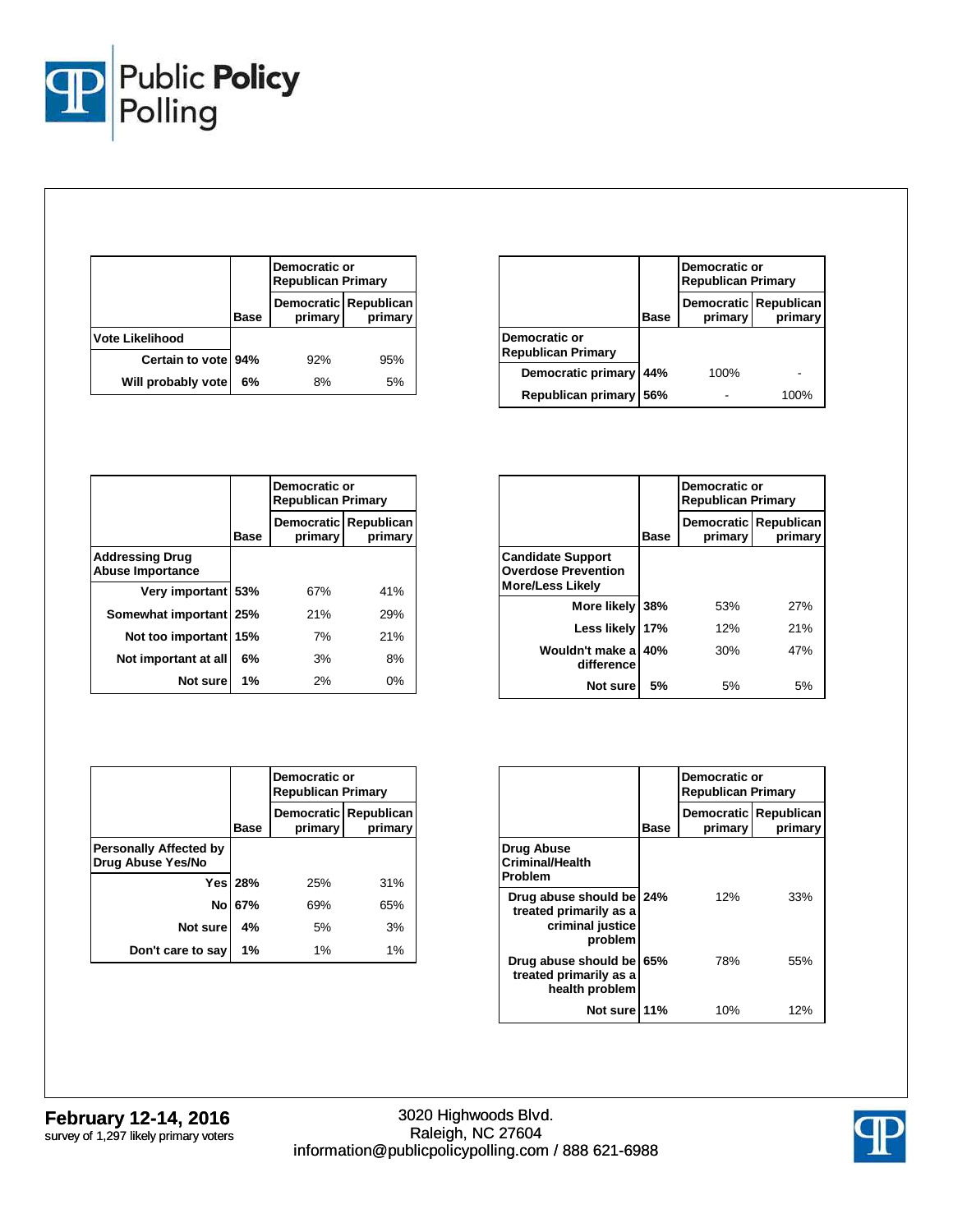

|                                                                                                                                                               |      | Democratic or<br><b>Republican Primary</b> |                                  |
|---------------------------------------------------------------------------------------------------------------------------------------------------------------|------|--------------------------------------------|----------------------------------|
|                                                                                                                                                               | Base | primary                                    | Democratic Republican<br>primary |
| Stop Imprisoning for<br>Possession<br>Agree/Disagree                                                                                                          |      |                                            |                                  |
| Agree that we should t-156%<br>reat drug use as a hea-<br>Ith issue and stop arre-<br>sting and locking up p-<br>eople for possession<br>of a small amount of |      | 75%                                        | 41%                              |
| Disagree that we shou-132%<br>Id treat drug use as a<br>health issue and stop<br>arresting and locking<br>up people for possess-<br>ion of a small amoun      |      | 16%                                        | 45%                              |
| Not sure 12%                                                                                                                                                  |      | 9%                                         | 14%                              |

|                                                                   |      | Democratic or<br><b>Republican Primary</b> |         |  |
|-------------------------------------------------------------------|------|--------------------------------------------|---------|--|
|                                                                   | Base | Democratic Republican<br>primary           | primary |  |
| <b>Preferred Punishment</b><br><b>Drug Possession</b>             |      |                                            |         |  |
| Offered treatment but 59%<br>not be arrested or face<br>jail time |      | 76%                                        | 46%     |  |
| Spend no more than 3 23%<br>months in jail                        |      | 16%                                        | 28%     |  |
| Spend up to 1 year in 10%<br>jail                                 |      | 3%                                         | 15%     |  |
| Spend up to 3 years in<br>jail                                    | 1%   | $0\%$                                      | 1%      |  |
| Spend 5 or more years<br>in jail                                  | 3%   | $1\%$                                      | 4%      |  |
| Not sure                                                          | 4%   | 3%                                         | 5%      |  |

|                                                      |             | Democratic or<br><b>Republican Primary</b>            |     |  |
|------------------------------------------------------|-------------|-------------------------------------------------------|-----|--|
|                                                      | <b>Base</b> | <b>Democratic</b><br>Republican<br>primary<br>primary |     |  |
| <b>Reduce Prison</b><br><b>Population Importance</b> |             |                                                       |     |  |
| Very important 43%                                   |             | 68%                                                   | 23% |  |
| Somewhat important 27%                               |             | 22%                                                   | 31% |  |
| Not too important                                    | 15%         | 5%                                                    | 24% |  |
| Not important at all                                 | 12%         | 3%                                                    | 20% |  |
| Not sure                                             | 3%          | 3%                                                    | 3%  |  |

|                                                                                |             | Democratic or<br><b>Republican Primary</b> |                       |  |  |
|--------------------------------------------------------------------------------|-------------|--------------------------------------------|-----------------------|--|--|
|                                                                                | <b>Base</b> | <b>Democratic</b><br>primary               | Republican<br>primary |  |  |
| <b>Candidate Reduce</b><br><b>Prison Population</b><br><b>More/Less Likely</b> |             |                                            |                       |  |  |
| More likely                                                                    | 37%         | 61%                                        | 17%                   |  |  |
| Less likely                                                                    | 27%         | 12%                                        | 40%                   |  |  |
| Wouldn't make a<br>difference                                                  | 32%         | 23%                                        | 39%                   |  |  |
| Not sure                                                                       | 4%          | 5%                                         | 4%                    |  |  |

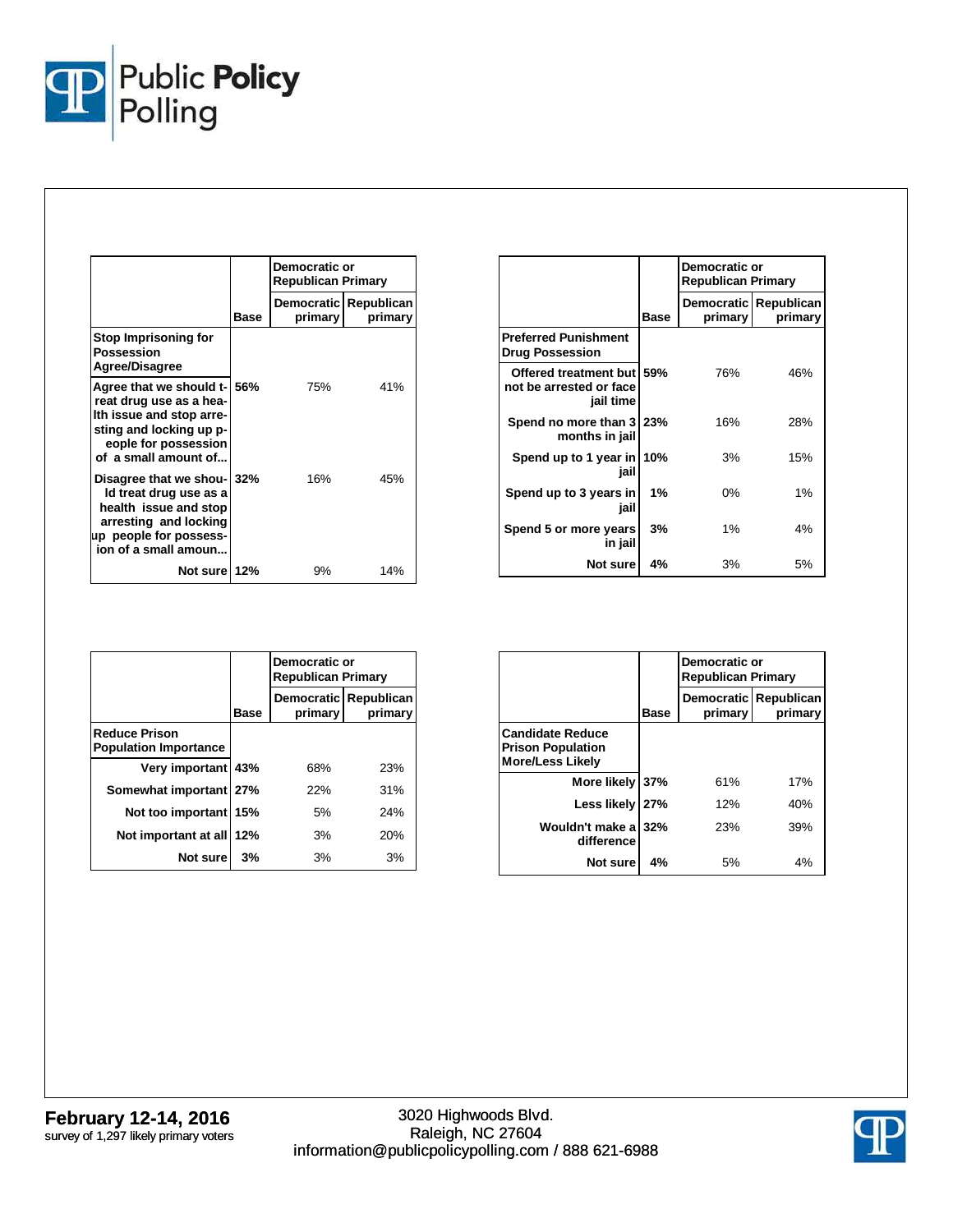

|                                                                                                          | Democratic or<br><b>Republican Primary</b> |                                  |         |
|----------------------------------------------------------------------------------------------------------|--------------------------------------------|----------------------------------|---------|
|                                                                                                          | Base                                       | Democratic Republican<br>primary | primary |
| Drug Laws Harsher on<br><b>Minorities Yes/No</b>                                                         |                                            |                                  |         |
| Drug laws in this 43%<br>country are enforced<br>more harshly on<br>African Americans and<br>Latinos     |                                            | 79%                              | 14%     |
| Drug laws in this 47%<br>country are not<br>enforced more harshly<br>on African Americans<br>and Latinos |                                            | 14%                              | 73%     |
| Not sure 10%                                                                                             |                                            | 7%                               | 13%     |

|                     |             | Gender |      |
|---------------------|-------------|--------|------|
|                     | <b>Base</b> | Woman  | Manl |
| Vote Likelihood     |             |        |      |
| Certain to vote 94% |             | 93%    | 95%  |
| Will probably vote  | 6%          | 7%     | 5%   |

|                                            |             | Gender |     |
|--------------------------------------------|-------------|--------|-----|
|                                            | <b>Base</b> | Woman  | Man |
| Democratic or<br><b>Republican Primary</b> |             |        |     |
| Democratic primary                         | 44%         | 47%    | 42% |
| <b>Republican primary</b>                  | 56%         | 53%    | 58% |

|                                                   |      | Gender |     |
|---------------------------------------------------|------|--------|-----|
|                                                   | Base | Woman  | Man |
| <b>Addressing Drug</b><br><b>Abuse Importance</b> |      |        |     |
| Very important 53%                                |      | 56%    | 48% |
| Somewhat important   25%                          |      | 24%    | 27% |
| Not too important                                 | 15%  | 14%    | 17% |
| Not important at all                              | 6%   | 4%     | 8%  |
| Not sure                                          | 1%   | 2%     | 0%  |

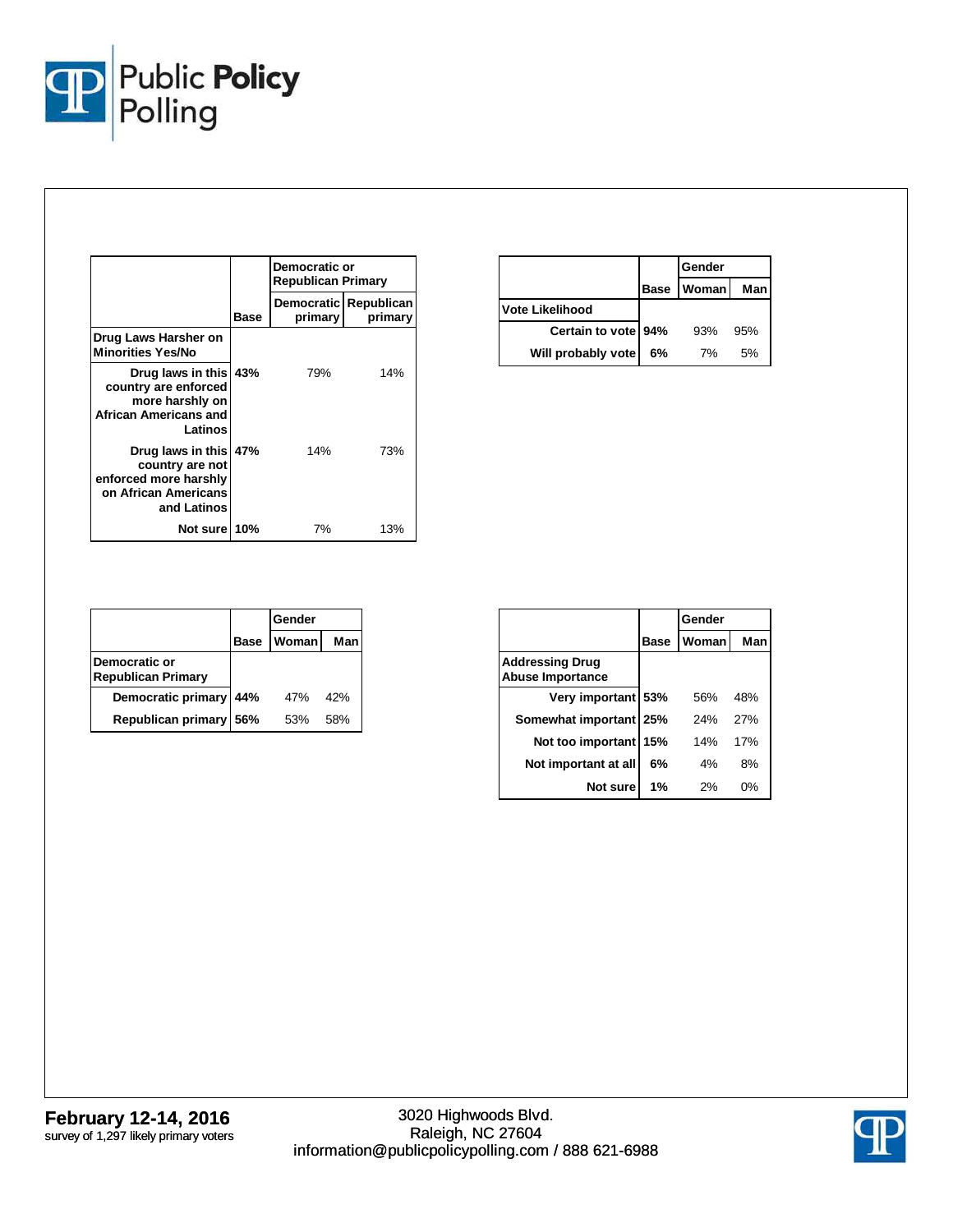

|                                                                                   |      | Gender |     |
|-----------------------------------------------------------------------------------|------|--------|-----|
|                                                                                   | Base | Woman  | Man |
| <b>Candidate Support</b><br><b>Overdose Prevention</b><br><b>More/Less Likely</b> |      |        |     |
| More likely                                                                       | 38%  | 40%    | 37% |
| Less likely                                                                       | 17%  | 16%    | 18% |
| Wouldn't make a<br>difference                                                     | 40%  | 39%    | 41% |
| Not sure                                                                          | 5%   | 6%     | 4%  |

|                                                                                   |      | Gender |     |
|-----------------------------------------------------------------------------------|------|--------|-----|
|                                                                                   | Base | Woman  | Man |
| <b>Drug Abuse</b><br><b>Criminal/Health</b><br>Problem                            |      |        |     |
| Drug abuse should be 24%<br>treated primarily as a<br>criminal justice<br>problem |      | 19%    | 29% |
| Drug abuse should be 65%<br>treated primarily as a<br>health problem              |      | 68%    | 62% |
| Not sure 11%                                                                      |      | 13%    | 9%  |

|                                                    |                | Gender |     |
|----------------------------------------------------|----------------|--------|-----|
|                                                    | <b>Base</b>    | Woman  | Man |
| <b>Personally Affected by</b><br>Drug Abuse Yes/No |                |        |     |
|                                                    | <b>Yes 28%</b> | 29%    | 28% |
| No l                                               | 67%            | 66%    | 68% |
| Not sure                                           | 4%             | 5%     | 3%  |
| Don't care to say                                  | 1%             | $1\%$  | 2%  |

|                                                                                                                                                           | Gender |       |     |  |
|-----------------------------------------------------------------------------------------------------------------------------------------------------------|--------|-------|-----|--|
|                                                                                                                                                           | Base   | Woman | Man |  |
| Stop Imprisoning for<br>Possession<br><b>Agree/Disagree</b>                                                                                               |        |       |     |  |
| Agree that we should t-<br>reat drug use as a hea-<br>Ith issue and stop arre-<br>sting and locking up p-<br>eople for possession<br>of a small amount of | 56%    | 58%   | 55% |  |
| Disagree that we shou-<br>Id treat drug use as a<br>health issue and stop<br>arresting and locking<br>up people for possess-<br>ion of a small amoun      | 32%    | 28%   | 37% |  |
| Not sure 12%                                                                                                                                              |        | 14%   | 9%  |  |

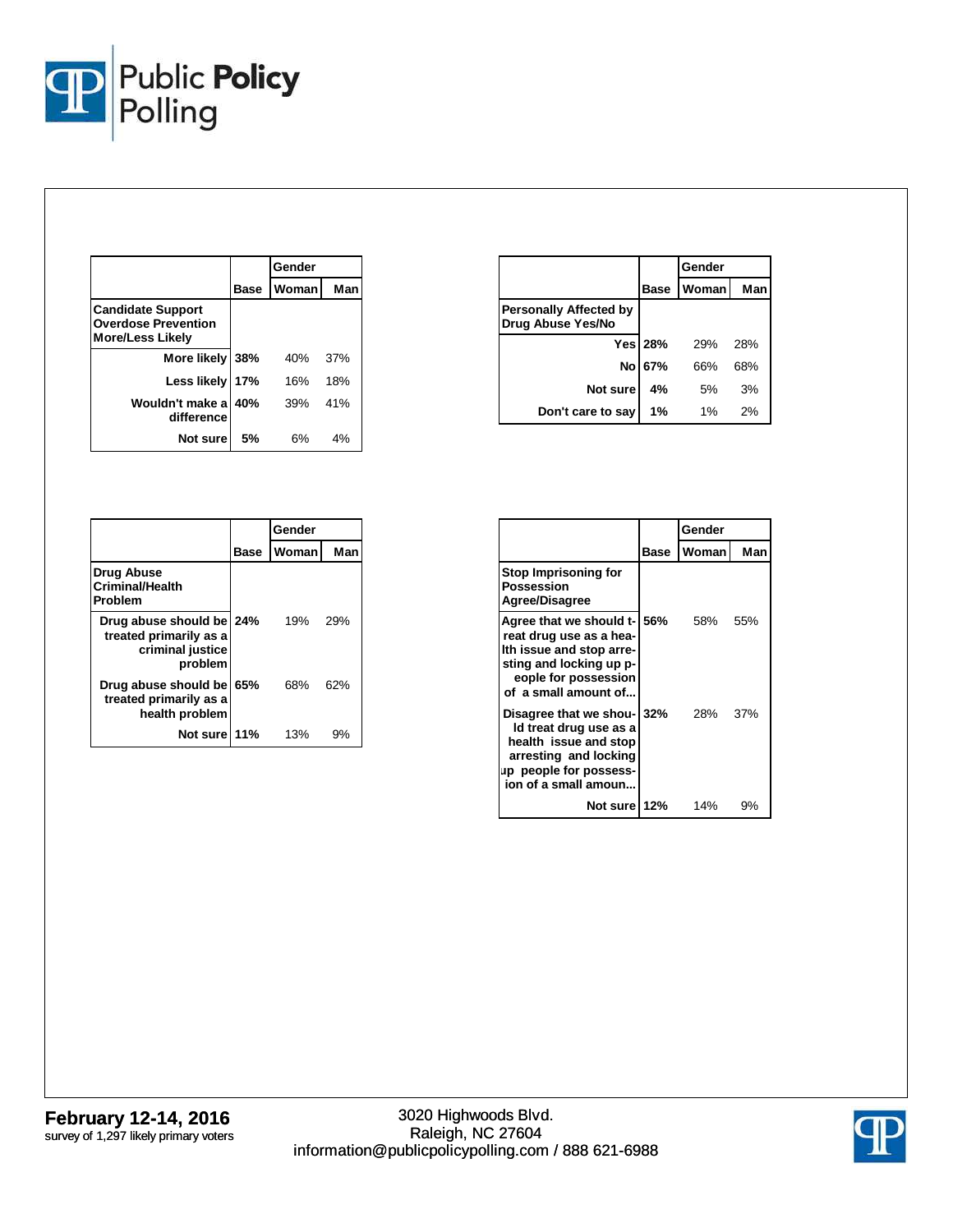

|                                                                   |      | Gender |     |
|-------------------------------------------------------------------|------|--------|-----|
|                                                                   | Base | Woman  | Man |
| <b>Preferred Punishment</b><br><b>Drug Possession</b>             |      |        |     |
| Offered treatment but 59%<br>not be arrested or face<br>jail time |      | 62%    | 56% |
| Spend no more than 3 23%<br>months in jail                        |      | 22%    | 25% |
| Spend up to 1 year in<br>jail                                     | 10%  | 7%     | 13% |
| Spend up to 3 years in<br>jail                                    | 1%   | 0%     | 2%  |
| Spend 5 or more years<br>in jail                                  | 3%   | 3%     | 3%  |
| Not sure                                                          | 4%   | 6%     | 2%  |

|                                                      |      | Gender |     |
|------------------------------------------------------|------|--------|-----|
|                                                      | Base | Woman  | Man |
| <b>Reduce Prison</b><br><b>Population Importance</b> |      |        |     |
| Very important 43%                                   |      | 45%    | 41% |
| Somewhat important   27%                             |      | 29%    | 24% |
| Not too important                                    | 15%  | 13%    | 18% |
| Not important at all                                 | 12%  | 9%     | 15% |
| Not sure                                             | 3%   | 4%     | 2%  |

|                                                                                |             | Gender |     |  |
|--------------------------------------------------------------------------------|-------------|--------|-----|--|
|                                                                                | <b>Base</b> | Woman  | Man |  |
| <b>Candidate Reduce</b><br><b>Prison Population</b><br><b>More/Less Likely</b> |             |        |     |  |
| More likely                                                                    | 37%         | 35%    | 38% |  |
| Less likely                                                                    | 27%         | 25%    | 30% |  |
| Wouldn't make a<br>difference                                                  | 32%         | 34%    | 30% |  |
| Not sure                                                                       | 4%          | 6%     | 2%  |  |

|                                                                                                          |             | Gender |     |
|----------------------------------------------------------------------------------------------------------|-------------|--------|-----|
|                                                                                                          | <b>Base</b> | Woman  | Man |
| Drug Laws Harsher on<br><b>Minorities Yes/No</b>                                                         |             |        |     |
| Drug laws in this 43%<br>country are enforced<br>more harshly on<br>African Americans and<br>Latinos     |             | 44%    | 42% |
| Drug laws in this 47%<br>country are not<br>enforced more harshly<br>on African Americans<br>and Latinos |             | 43%    | 51% |
| Not sure 10%                                                                                             |             | 13%    | 7%  |

|                        |      | Party |     |                                 |  |
|------------------------|------|-------|-----|---------------------------------|--|
|                        | Base |       |     | Democrat Republican Independent |  |
| <b>Vote Likelihood</b> |      |       |     |                                 |  |
| Certain to vote 94%    |      | 92%   | 96% | 91%                             |  |
| Will probably vote     | 6%   | 8%    | 4%  | 9%                              |  |

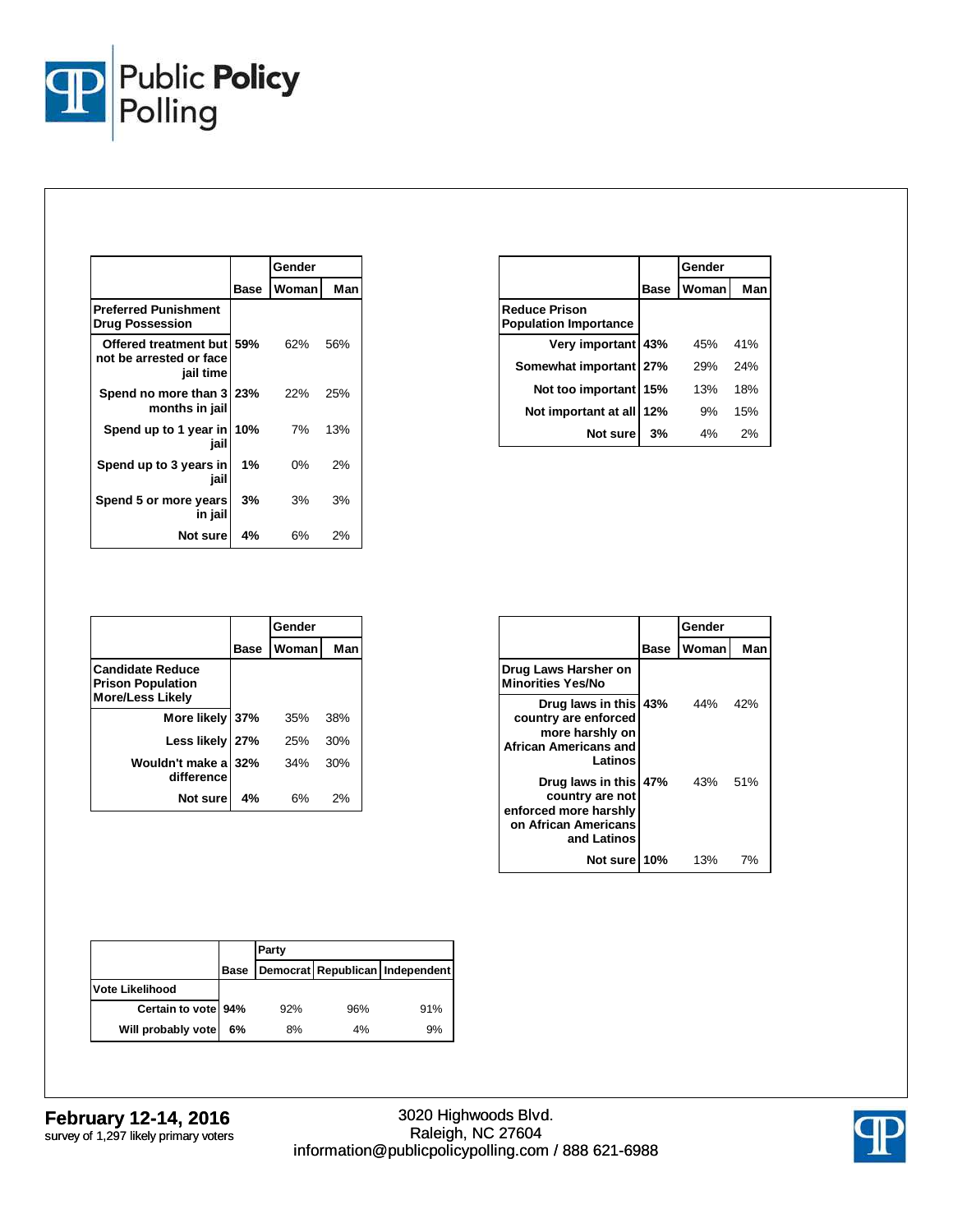

|                                            |             | Party |     |                                 |  |
|--------------------------------------------|-------------|-------|-----|---------------------------------|--|
|                                            | <b>Base</b> |       |     | Democrat Republican Independent |  |
| Democratic or<br><b>Republican Primary</b> |             |       |     |                                 |  |
| Democratic primary                         | 44%         | 92%   | 4%  | 30%                             |  |
| Republican primary                         | 56%         | 8%    | 96% | 70%                             |  |

|                                                   |      | Party |     |                                 |  |
|---------------------------------------------------|------|-------|-----|---------------------------------|--|
|                                                   | Base |       |     | Democrat Republican Independent |  |
| <b>Addressing Drug</b><br><b>Abuse Importance</b> |      |       |     |                                 |  |
| Very important 53%                                |      | 67%   | 45% | 32%                             |  |
| Somewhat important 25%                            |      | 18%   | 27% | 40%                             |  |
| Not too important 15%                             |      | 8%    | 21% | 20%                             |  |
| Not important at all                              | 6%   | 5%    | 6%  | 8%                              |  |
| Not sure                                          | 1%   | 2%    | 1%  |                                 |  |

|                                                                                   |      | Party |     |                                 |  |
|-----------------------------------------------------------------------------------|------|-------|-----|---------------------------------|--|
|                                                                                   | Base |       |     | Democrat Republican Independent |  |
| <b>Candidate Support</b><br><b>Overdose Prevention</b><br><b>More/Less Likely</b> |      |       |     |                                 |  |
| More likely                                                                       | 38%  | 53%   | 29% | 26%                             |  |
| Less likely                                                                       | 17%  | 13%   | 22% | 13%                             |  |
| Wouldn't make a<br>difference                                                     | 40%  | 29%   | 45% | 55%                             |  |
| Not sure                                                                          | 5%   | 5%    | 4%  | 6%                              |  |

|                                                    |         | Party |     |                                 |  |
|----------------------------------------------------|---------|-------|-----|---------------------------------|--|
|                                                    | Base    |       |     | Democrat Republican Independent |  |
| <b>Personally Affected by</b><br>Drug Abuse Yes/No |         |       |     |                                 |  |
|                                                    | Yes 28% | 26%   | 30% | 28%                             |  |
|                                                    | No 67%  | 67%   | 66% | 68%                             |  |
| Not sure                                           | 4%      | 5%    | 3%  | 2%                              |  |
| Don't care to say                                  | 1%      | 2%    | 1%  | 2%                              |  |

|                                                                                   |      | Party |     |                                 |
|-----------------------------------------------------------------------------------|------|-------|-----|---------------------------------|
|                                                                                   | Base |       |     | Democrat Republican Independent |
| Drug Abuse<br>Criminal/Health<br>Problem                                          |      |       |     |                                 |
| Drug abuse should be 24%<br>treated primarily as a<br>criminal justice<br>problem |      | 15%   | 33% | 20%                             |
| Drug abuse should be 65%<br>treated primarily as a<br>health problem              |      | 76%   | 55% | 65%                             |
| Not sure 11%                                                                      |      | 9%    | 12% | 15%                             |

|                                                                                                                                                               |      | Party |     |                                 |
|---------------------------------------------------------------------------------------------------------------------------------------------------------------|------|-------|-----|---------------------------------|
|                                                                                                                                                               | Base |       |     | Democrat Republican Independent |
| Stop Imprisoning for<br>Possession<br>Agree/Disagree                                                                                                          |      |       |     |                                 |
| Agree that we should t- 56%<br>reat drug use as a hea-<br>Ith issue and stop arre-<br>sting and locking up p-<br>eople for possession<br>of a small amount of |      | 73%   | 41% | 55%                             |
| Disagree that we shou- 32%<br>ld treat drug use as a<br>health issue and stop<br>arresting and locking<br>up people for possess-<br>ion of a small amoun      |      | 18%   | 46% | 30%                             |
| Not sure 12%                                                                                                                                                  |      | 9%    | 13% | 15%                             |

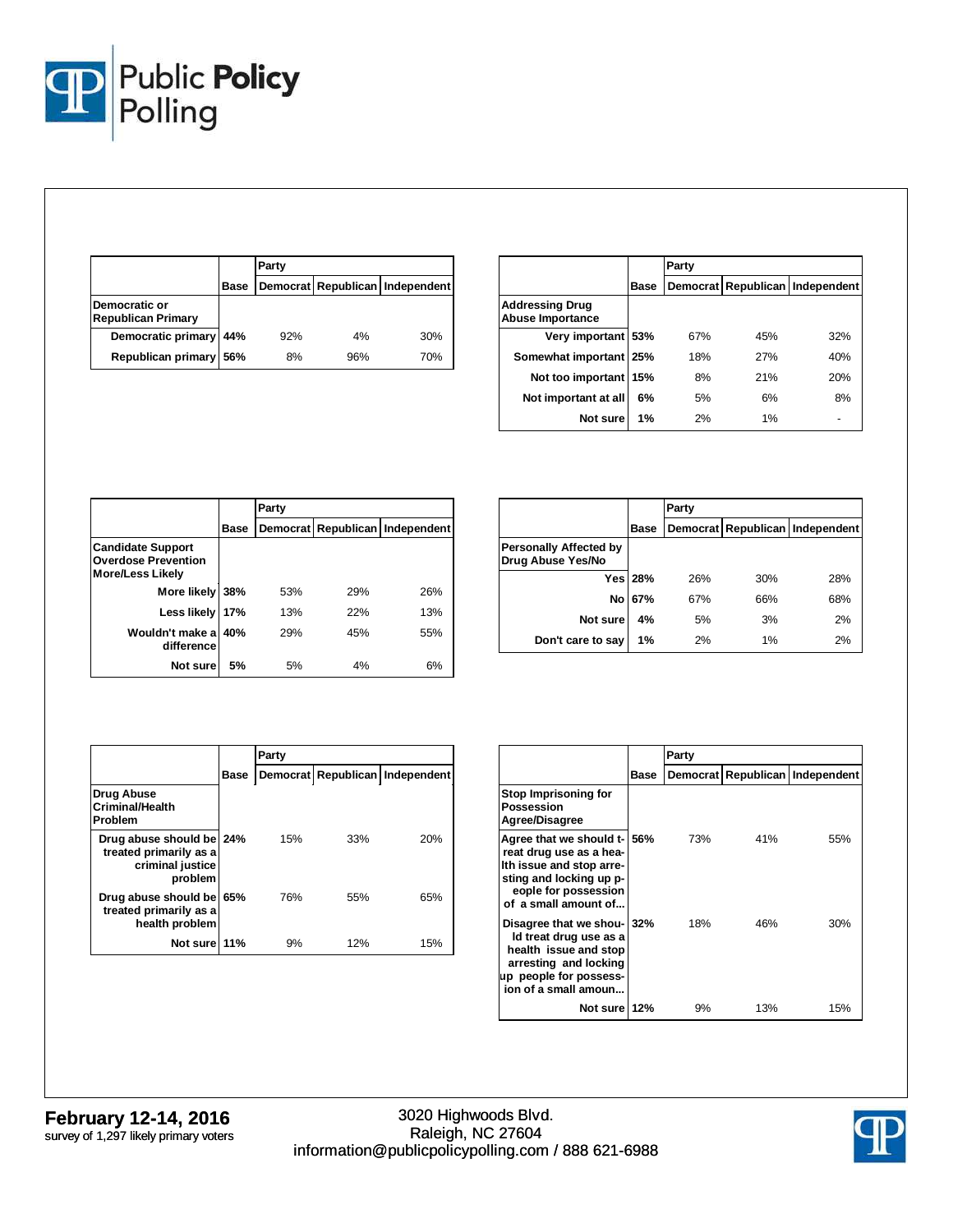

|                                                                   |      | Party |     |                                 |
|-------------------------------------------------------------------|------|-------|-----|---------------------------------|
|                                                                   | Base |       |     | Democrat Republican Independent |
| <b>Preferred Punishment</b><br><b>Drug Possession</b>             |      |       |     |                                 |
| Offered treatment but 59%<br>not be arrested or face<br>jail time |      | 75%   | 46% | 52%                             |
| Spend no more than 3 23%<br>months in jail                        |      | 16%   | 30% | 24%                             |
| Spend up to 1 year in 10%<br>iail                                 |      | 4%    | 15% | 11%                             |
| Spend up to 3 years in<br>jail                                    | 1%   | 1%    | 1%  | 1%                              |
| Spend 5 or more years<br>in jail                                  | 3%   | 2%    | 4%  | 5%                              |
| Not sure                                                          | 4%   | 3%    | 5%  | 6%                              |

|                                               |      | Party |     |                                 |
|-----------------------------------------------|------|-------|-----|---------------------------------|
|                                               | Base |       |     | Democrat Republican Independent |
| Reduce Prison<br><b>Population Importance</b> |      |       |     |                                 |
| Very important 43%                            |      | 68%   | 23% | 31%                             |
| Somewhat important 27%                        |      | 20%   | 31% | 32%                             |
| Not too important                             | 15%  | 5%    | 24% | 18%                             |
| Not important at all 12%                      |      | 4%    | 19% | 15%                             |
| Not sure                                      | 3%   | 3%    | 2%  | 5%                              |

|                                                                                |      | Party |     |                                 |
|--------------------------------------------------------------------------------|------|-------|-----|---------------------------------|
|                                                                                | Base |       |     | Democrat Republican Independent |
| <b>Candidate Reduce</b><br><b>Prison Population</b><br><b>More/Less Likely</b> |      |       |     |                                 |
| More likely 37%                                                                |      | 60%   | 17% | 29%                             |
| Less likely                                                                    | 27%  | 14%   | 41% | 25%                             |
| Wouldn't make a<br>difference                                                  | 32%  | 21%   | 38% | 42%                             |
| Not sure                                                                       | 4%   | 5%    | 4%  | 4%                              |

|                                                                                                             |      | Party |     |                                 |
|-------------------------------------------------------------------------------------------------------------|------|-------|-----|---------------------------------|
|                                                                                                             | Base |       |     | Democrat Republican Independent |
| Drug Laws Harsher on<br><b>Minorities Yes/No</b>                                                            |      |       |     |                                 |
| Drug laws in this 43%<br>country are enforced<br>more harshly on<br><b>African Americans and</b><br>Latinos |      | 77%   | 13% | 38%                             |
| Drug laws in this 47%<br>country are not<br>enforced more harshly<br>on African Americans<br>and Latinos    |      | 15%   | 74% | 52%                             |
| Not sure 10%                                                                                                |      | 8%    | 13% | 9%                              |

|                        |      | Race |                                  |     |
|------------------------|------|------|----------------------------------|-----|
|                        | Base |      | African-<br>White American Other |     |
| <b>Vote Likelihood</b> |      |      |                                  |     |
| Certain to vote 94%    |      | 94%  | 91%                              | 97% |
| Will probably vote     | 6%   | 6%   | 9%                               | 3%  |

|                                            |      | Race |                                         |     |
|--------------------------------------------|------|------|-----------------------------------------|-----|
|                                            | Base |      | African-<br><b>White American Other</b> |     |
| Democratic or<br><b>Republican Primary</b> |      |      |                                         |     |
| Democratic primary 44% 29%                 |      |      | 83%                                     | 29% |
| Republican primary 56% 71%                 |      |      | 17%                                     | 71% |

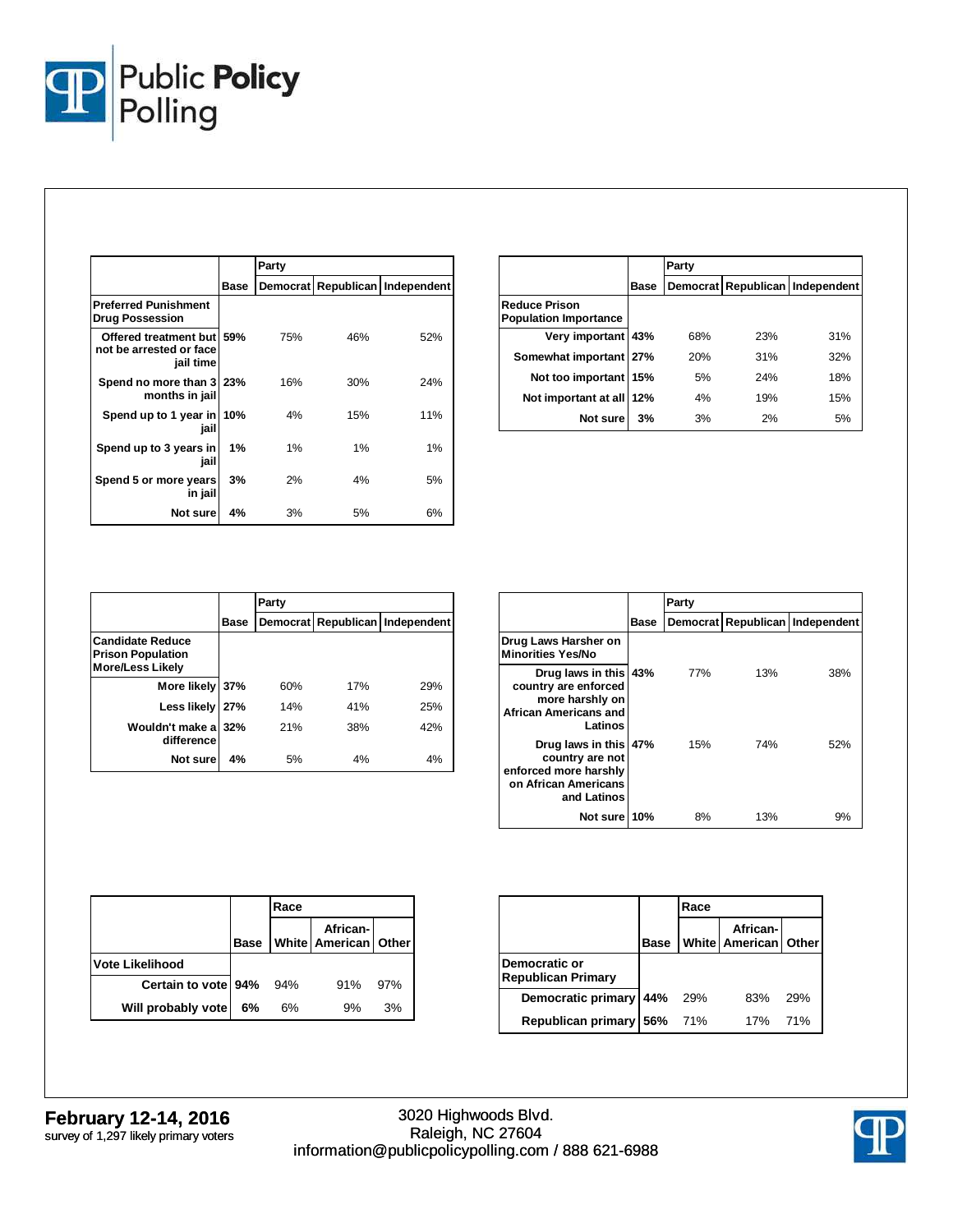

|                                                   |      | Race |                                      |     |
|---------------------------------------------------|------|------|--------------------------------------|-----|
|                                                   | Base |      | African-<br>White   American   Other |     |
| <b>Addressing Drug</b><br><b>Abuse Importance</b> |      |      |                                      |     |
| Very important 53%                                |      | 47%  | 69%                                  | 35% |
| Somewhat important 25%                            |      | 28%  | 18%                                  | 29% |
| Not too important 15%                             |      | 18%  | 8%                                   | 18% |
| Not important at all                              | 6%   | 5%   | 4%                                   | 18% |
| Not sure                                          | 1%   | 1%   | 1%                                   |     |

|                                                                                   |             | Race |                                      |     |
|-----------------------------------------------------------------------------------|-------------|------|--------------------------------------|-----|
|                                                                                   | <b>Base</b> |      | African-<br>White   American   Other |     |
| <b>Candidate Support</b><br><b>Overdose Prevention</b><br><b>More/Less Likely</b> |             |      |                                      |     |
| More likely                                                                       | 38%         | 37%  | 47%                                  | 19% |
| Less likely                                                                       | 17%         | 16%  | 16%                                  | 32% |
| Wouldn't make al<br>difference                                                    | 40%         | 42%  | 33%                                  | 47% |
| Not sure                                                                          | .5%         | 5%   | 5%                                   | 2%  |

|                                                    |         | Race |                                    |     |
|----------------------------------------------------|---------|------|------------------------------------|-----|
|                                                    | Base    |      | African-<br>White American   Other |     |
| <b>Personally Affected by</b><br>Drug Abuse Yes/No |         |      |                                    |     |
|                                                    | Yes 28% | 31%  | 23%                                | 27% |
| <b>No</b>                                          | 67%     | 65%  | 71%                                | 69% |
| Not sure                                           | 4%      | 3%   | 6%                                 | 3%  |
| Don't care to say                                  | 1%      | 1%   | 1%                                 | 1%  |

|                                                                                   |      | Race       |                              |       |
|-----------------------------------------------------------------------------------|------|------------|------------------------------|-------|
|                                                                                   | Base |            | African-<br>White   American | Other |
| Drug Abuse<br><b>Criminal/Health</b><br>Problem                                   |      |            |                              |       |
| Drug abuse should be 24%<br>treated primarily as a<br>criminal justice<br>problem |      | <b>24%</b> | 19%                          | 40%   |
| Drug abuse should be 65%<br>treated primarily as a<br>health problem              |      | 66%        | 68%                          | 44%   |
| Not sure 11%                                                                      |      | 10%        | 13%                          | 16%   |

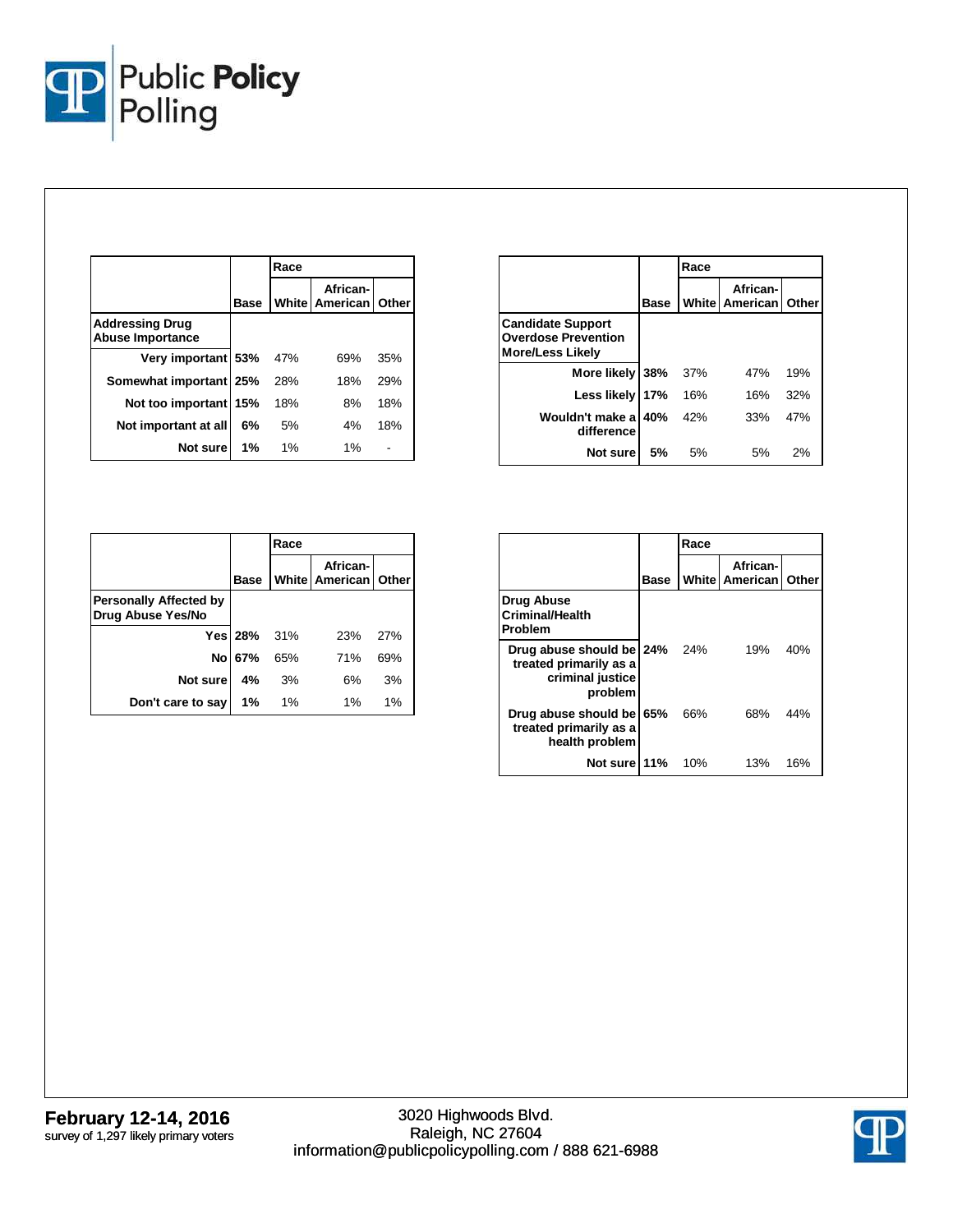

|                                                                                                                                                               |      | Race |                              |       |
|---------------------------------------------------------------------------------------------------------------------------------------------------------------|------|------|------------------------------|-------|
|                                                                                                                                                               | Base |      | African-<br>White   American | Other |
| Stop Imprisoning for<br>Possession<br>Agree/Disagree                                                                                                          |      |      |                              |       |
| Agree that we should t-156%<br>reat drug use as a hea-<br>Ith issue and stop arre-<br>sting and locking up p-<br>eople for possession<br>of a small amount of |      | 54%  | 66%                          | 32%   |
| Disagree that we shou- 32%<br>Id treat drug use as a<br>health issue and stop<br>arresting and locking<br>up people for possess-<br>ion of a small amoun      |      | 33%  | 24% 57%                      |       |
| Not sure 12%                                                                                                                                                  |      | 12%  | 10%                          | 11%   |

|                                                                   |      | Race  |                                      |     |
|-------------------------------------------------------------------|------|-------|--------------------------------------|-----|
|                                                                   | Base |       | African-<br>White   American   Other |     |
| <b>Preferred Punishment</b><br><b>Drug Possession</b>             |      |       |                                      |     |
| Offered treatment but 59%<br>not be arrested or face<br>jail time |      | 57%   | 68%                                  | 37% |
| Spend no more than 3 23%<br>months in jail                        |      | 23%   | 21%                                  | 33% |
| Spend up to 1 year in 10%<br>jail                                 |      | 11%   | 6%                                   | 14% |
| Spend up to 3 years in<br>jail                                    | 1%   | $1\%$ | 1%                                   | 1%  |
| Spend 5 or more years<br>in jail                                  | 3%   | 3%    | 3%                                   | 9%  |
| Not surel                                                         | 4%   | 5%    | $1\%$                                | 5%  |

|                                                      |             | Race |                                      |     |
|------------------------------------------------------|-------------|------|--------------------------------------|-----|
|                                                      | <b>Base</b> |      | African-<br>White   American   Other |     |
| <b>Reduce Prison</b><br><b>Population Importance</b> |             |      |                                      |     |
| Very important 43%                                   |             | 35%  | 64%                                  | 29% |
| Somewhat important 27%                               |             | 30%  | 19%                                  | 23% |
| Not too important 15%                                |             | 19%  | 6%                                   | 18% |
| Not important at all 12%                             |             | 13%  | 8%                                   | 28% |
| Not sure                                             | 3%          | 3%   | 4%                                   | 2%  |

|                                                                                |             | Race |                                      |     |
|--------------------------------------------------------------------------------|-------------|------|--------------------------------------|-----|
|                                                                                | <b>Base</b> |      | African-<br>White   American   Other |     |
| <b>Candidate Reduce</b><br><b>Prison Population</b><br><b>More/Less Likely</b> |             |      |                                      |     |
| More likely 37%                                                                |             | 31%  | 54%                                  | 15% |
| Less likely 27%                                                                |             | 29%  | 20%                                  | 43% |
| Wouldn't make a 32%<br>difference                                              |             | 35%  | 22%                                  | 38% |
| Not sure                                                                       | 4%          | 5%   | 4%                                   | 4%  |

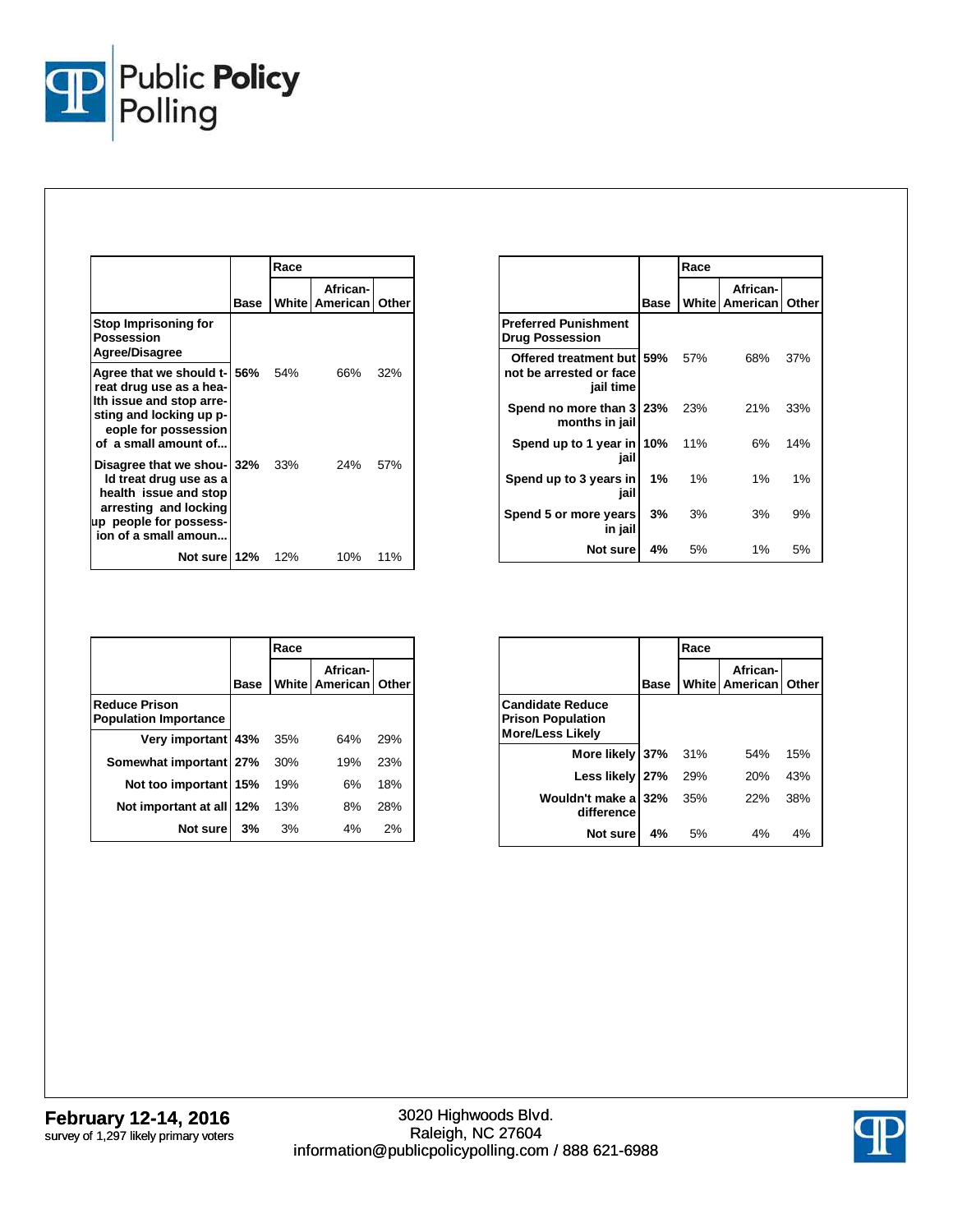

|                                                                                                                |      | Race |                                      |     |
|----------------------------------------------------------------------------------------------------------------|------|------|--------------------------------------|-----|
|                                                                                                                | Base |      | African-<br>White   American   Other |     |
| Drug Laws Harsher on<br><b>Minorities Yes/No</b>                                                               |      |      |                                      |     |
| Drug laws in this 43% 31%<br>country are enforced<br>more harshly on<br>African Americans and<br>Latinos       |      |      | 74%                                  | 28% |
| Drug laws in this   47% 56%<br>country are not<br>enforced more harshly<br>on African Americans<br>and Latinos |      |      | <b>20%</b>                           | 66% |
| <b>Not sure 10%</b> 12%                                                                                        |      |      | 6%                                   | 6%  |

|                        |      | Age         |       |                     |
|------------------------|------|-------------|-------|---------------------|
|                        | Base | 18 to<br>45 | 46 to | Older<br>65 than 65 |
| <b>Vote Likelihood</b> |      |             |       |                     |
| Certain to vote 94%    |      | 92%         | 96%   | 93%                 |
| Will probably vote     | 6%   | 8%          | 4%    | 7%                  |

|                                            |      | Age                    |       |                     |
|--------------------------------------------|------|------------------------|-------|---------------------|
|                                            | Base | 18 <sub>to</sub><br>45 | 46 to | Older<br>65 than 65 |
| Democratic or<br><b>Republican Primary</b> |      |                        |       |                     |
| Democratic primary                         | 44%  | 48%                    | 45%   | 39%                 |
| Republican primary                         | 56%  | 52%                    | 55%   | 61%                 |

|                                                   |      | Age                    |       |                     |
|---------------------------------------------------|------|------------------------|-------|---------------------|
|                                                   | Base | 18 <sub>to</sub><br>45 | 46 to | Older<br>65 than 65 |
| <b>Addressing Drug</b><br><b>Abuse Importance</b> |      |                        |       |                     |
| Very important 53%                                |      | 48%                    | 50%   | 61%                 |
| Somewhat important 25%                            |      | 23%                    | 27%   | 25%                 |
| Not too important                                 | 15%  | 18%                    | 17%   | 10%                 |
| Not important at all                              | 6%   | 8%                     | 5%    | 4%                  |
| Not sure                                          | 1%   | 3%                     | 1%    | 0%                  |

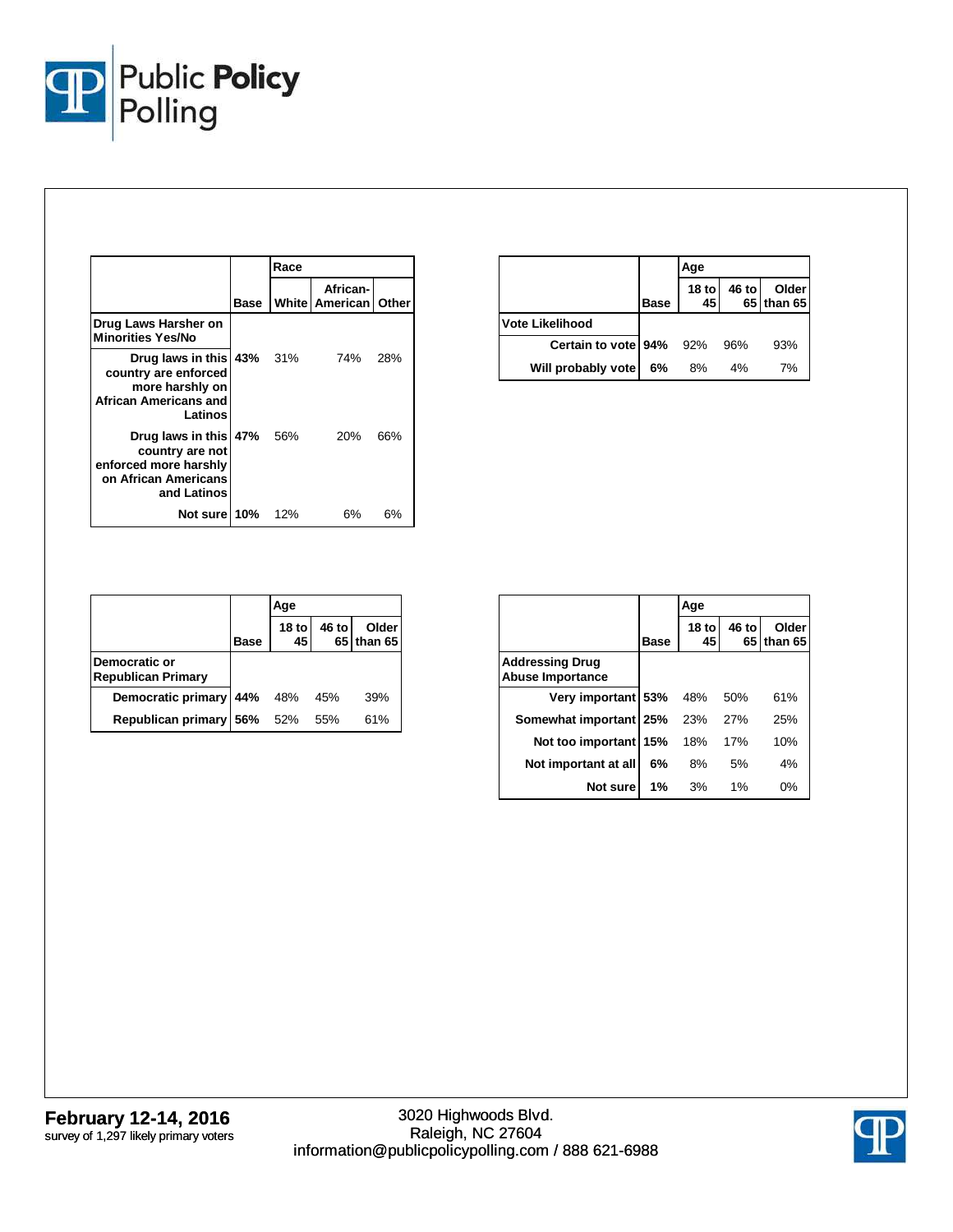

|                                                                                   |           | Age         |       |                       |
|-----------------------------------------------------------------------------------|-----------|-------------|-------|-----------------------|
|                                                                                   | Base      | 18 to<br>45 | 46 to | Older<br>65 I than 65 |
| <b>Candidate Support</b><br><b>Overdose Prevention</b><br><b>More/Less Likely</b> |           |             |       |                       |
| More likely                                                                       | 38%       | - 31%       | 40%   | 45%                   |
| Less likely   17%                                                                 |           | 20%         | 16%   | 16%                   |
| Wouldn't make a<br>difference                                                     | 40%       | 43%         | 41%   | 35%                   |
| Not sure                                                                          | <b>5%</b> | 6%          | 4%    | 5%                    |

|                                                                                   |      | Age           |             |                  |
|-----------------------------------------------------------------------------------|------|---------------|-------------|------------------|
|                                                                                   | Base | $18$ to<br>45 | 46 to<br>65 | Older<br>than 65 |
| <b>Drug Abuse</b><br><b>Criminal/Health</b><br>Problem                            |      |               |             |                  |
| Drug abuse should be 24%<br>treated primarily as a<br>criminal justice<br>problem |      | 23%           | - 23%       | 26%              |
| Drug abuse should be<br>treated primarily as a<br>health problem                  | 65%  | 65%           | 66%         | 64%              |
| Not sure 11%                                                                      |      | 11%           | 11%         | 11%              |

|                                                    |                | Age           |       |                     |
|----------------------------------------------------|----------------|---------------|-------|---------------------|
|                                                    | <b>Base</b>    | $18$ to<br>45 | 46 to | Older<br>65 than 65 |
| <b>Personally Affected by</b><br>Drug Abuse Yes/No |                |               |       |                     |
|                                                    | <b>Yes</b> 28% | 30%           | 30%   | 26%                 |
| Nol                                                | 67%            | 64%           | 67%   | 69%                 |
| Not sure                                           | 4%             | 5%            | 3%    | 4%                  |
| Don't care to say                                  | 1%             | 2%            | 1%    | 1%                  |

|                                                                                                                                                                       |      | Age          |               |                  |
|-----------------------------------------------------------------------------------------------------------------------------------------------------------------------|------|--------------|---------------|------------------|
|                                                                                                                                                                       | Base | 18 tol<br>45 | 46 to<br>65 I | Older<br>than 65 |
| Stop Imprisoning for<br>Possession<br>Agree/Disagree                                                                                                                  |      |              |               |                  |
| Agree that we should t-156% 56% 57%<br>reat drug use as a hea-<br>Ith issue and stop arre-<br>sting and locking up p-<br>eople for possession<br>of a small amount of |      |              |               | 55%              |
| Disagree that we shou- 32% 34% 30%<br>Id treat drug use as a<br>health issue and stop<br>arresting and locking<br>up people for possess-<br>ion of a small amoun      |      |              |               | 32%              |
| Not sure 12% 10% 12%                                                                                                                                                  |      |              |               | 13%              |